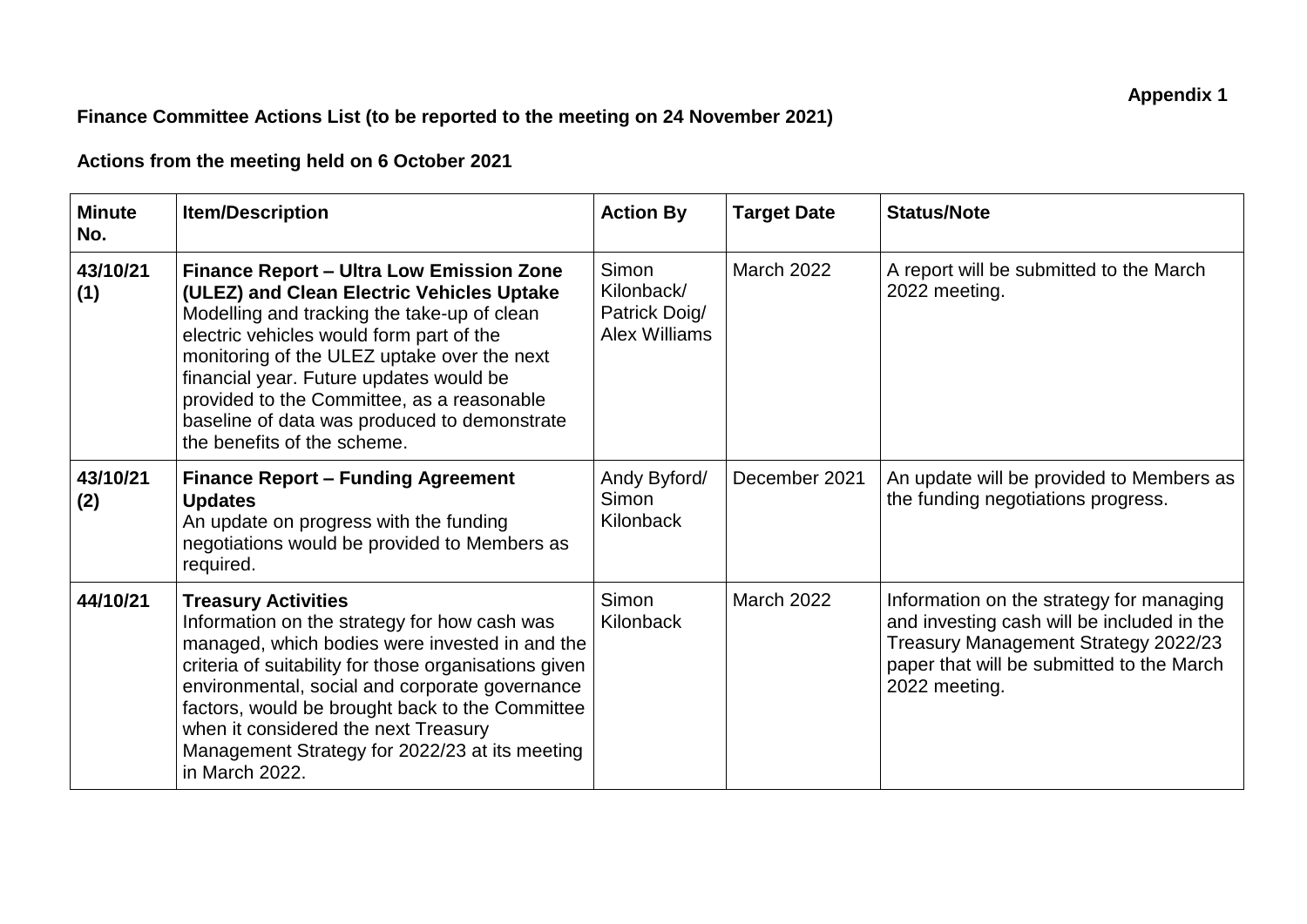| 47/10/21<br>(1) | <b>Funding Update on TTL Properties Limited</b><br>(TTLP) - Affordability Report<br>An Affordability Report was being produced and<br>would be shared with the Committee to<br>accompany the TTLP Business Plan in due<br>course.                                                                                                                                                                                                                                                  | Graeme Craig   March 2022 |                   | The Business Plan and proposal for<br>funding TTLP, including the Affordability<br>Report, will be submitted to the March<br>2022 meeting.<br>This paper will also set out any approvals<br>required from the Committee to allow<br>TTLP to operate as a dedicated<br>commercial property vehicle. |
|-----------------|------------------------------------------------------------------------------------------------------------------------------------------------------------------------------------------------------------------------------------------------------------------------------------------------------------------------------------------------------------------------------------------------------------------------------------------------------------------------------------|---------------------------|-------------------|----------------------------------------------------------------------------------------------------------------------------------------------------------------------------------------------------------------------------------------------------------------------------------------------------|
| 47/10/21<br>(2) | <b>Funding Update on TTL Properties Limited</b><br>(TTLP) - Investment Strategy and Business<br>Plan<br>More remained to be done over the course of<br>the next six months to refine TTLP's Investment<br>Strategy and Business Plan. These would be<br>brought back to the Committee for approval. In<br>parallel, approvals would be sought for the<br>timing, quantum and mechanism for any debt<br>funding, clearly setting out the implications and<br>risks of such funding. | Graeme Craig   March 2022 |                   | The Business Plan and proposal for<br>funding TTLP, including the Investment<br>Strategy, will be submitted to the March<br>2022 meeting.<br>This paper will also set out any approvals<br>required from the Committee to allow<br>TTLP to operate as a dedicated<br>commercial property vehicle.  |
| 48/10/21        | <b>Power Purchase Agreement (PPA 1 -</b><br><b>Operational Assets)</b><br>More information on the context and framework<br>within the broader Power Procurement model<br>would be included when a paper on PPA<br>procurement was next brought back to the<br>Committee.                                                                                                                                                                                                           | Lilli Matson              | <b>March 2022</b> | An update paper on Power Purchasing<br>Agreement procurement will be submitted<br>to the March 2022 meeting.                                                                                                                                                                                       |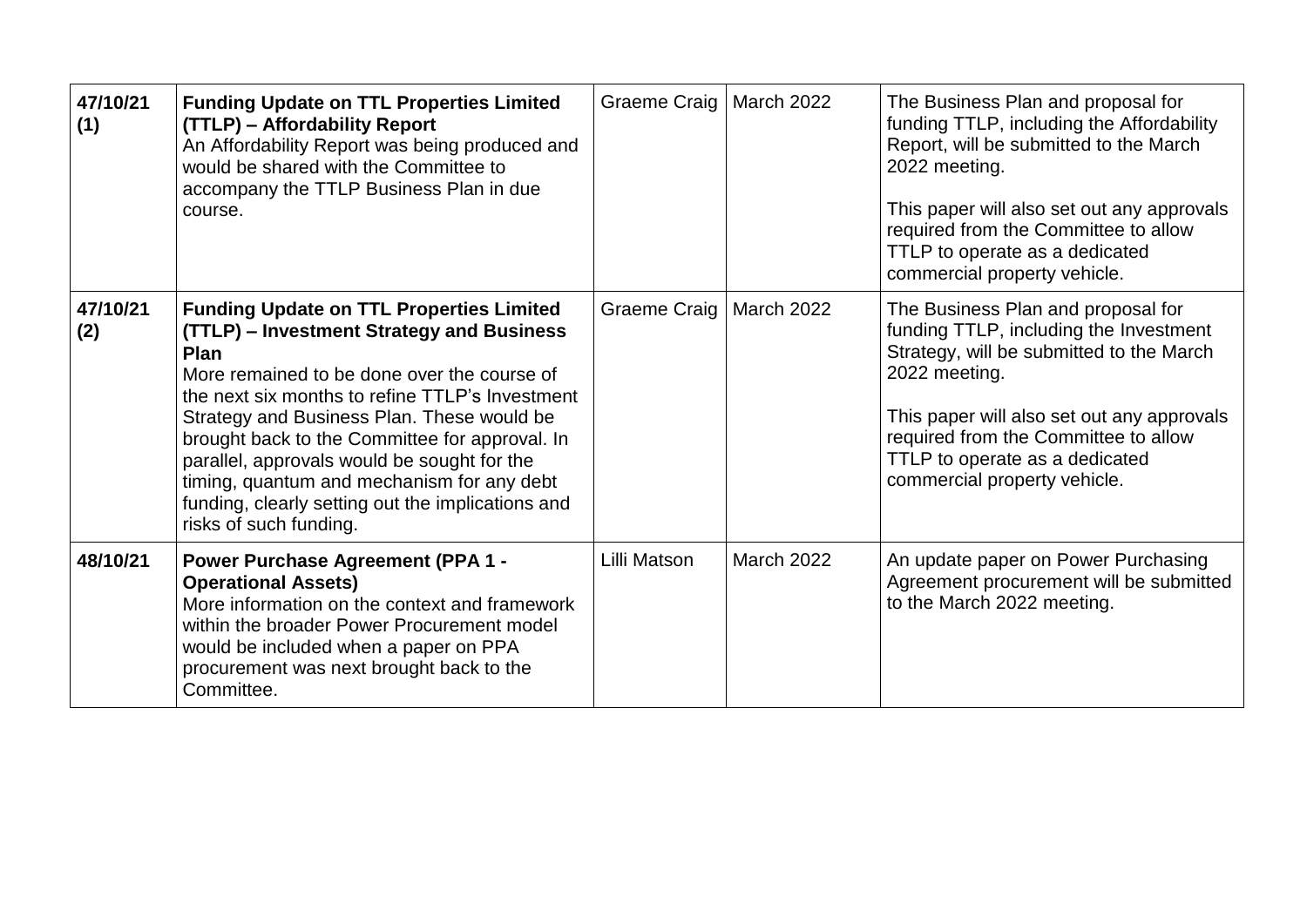## **Actions from previous meetings**

| <b>Minute</b><br>No. | <b>Item/Description</b>                                                                                                                                                                                                                                                                                                                                                                                                                                                                                                                                                                                                                                                                                                                               | <b>Action By</b>   | <b>Target Date</b> | <b>Status/Note</b>                                                                                                   |
|----------------------|-------------------------------------------------------------------------------------------------------------------------------------------------------------------------------------------------------------------------------------------------------------------------------------------------------------------------------------------------------------------------------------------------------------------------------------------------------------------------------------------------------------------------------------------------------------------------------------------------------------------------------------------------------------------------------------------------------------------------------------------------------|--------------------|--------------------|----------------------------------------------------------------------------------------------------------------------|
| 26/06/21             | Finance Report - Performance on Key<br><b>Funding Settlement Commitments</b><br>The Chair commented that the Committee<br>provided good scrutiny, governance and<br>assurance around how the business was<br>performing financially and asked that<br>performance on key commitments made under<br>the financial settlement be brought to the<br>Committee going forward, particularly around the<br>longer-term funding structure and how multiple<br>tills might operate across the organisation.                                                                                                                                                                                                                                                   | Simon<br>Kilonback | November 2021      | An update on funding conditions and<br>structural reform will be provided at this<br>meeting.                        |
| 31/06/21             | <b>Update on Income from Developers Through</b><br><b>Planning Obligations and Other Related</b><br><b>Funding Mechanisms to Deliver TfL</b><br><b>Transport Priorities - Levelling Up</b><br><b>Investment Presentation</b><br>Lucinda Turner confirmed that, to make a<br>stronger case for levelling up investment in<br>London which had some of the most deprived<br>boroughs in the country, the City Planning team<br>was putting together a presentation with a<br>compelling narrative on the greater contribution<br>and delivery of outcomes that TfL made and<br>Government wanted to see around carbon<br>reduction, mode shift and as a catalyst for<br>economic growth, and which would be shared<br>with the Committee as it emerged. | Lucinda<br>Turner  | December 2021      | The levelling up investment presentation<br>by the City Planning team will be shared<br>with Members when available. |